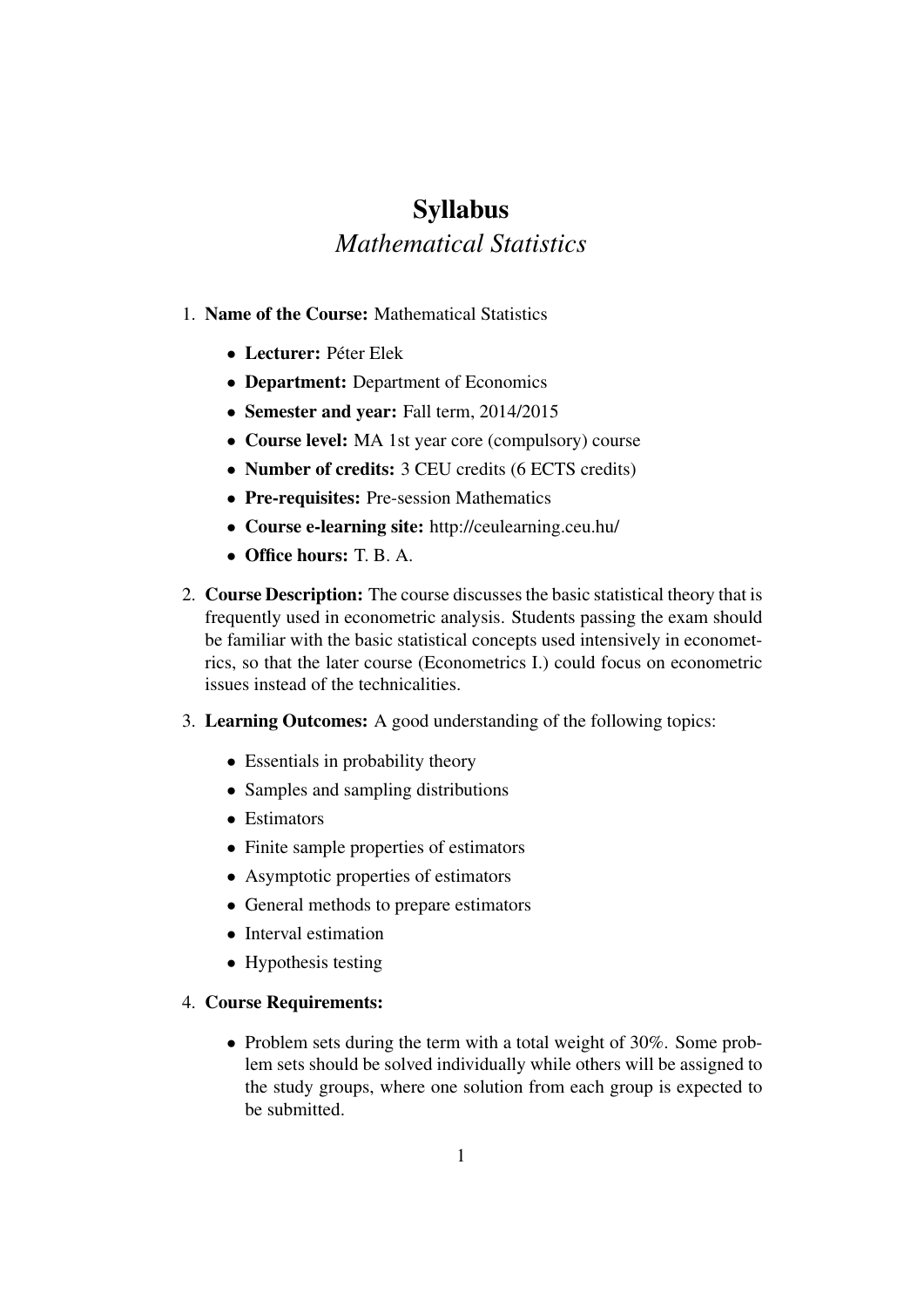- Final exam for a total weight of 70%
- The final course grade will be assigned on a curve.

#### 5. Assumed Background:

- Basic calculus (at the level of pre-session maths)
- Basic linear algebra (at the level of pre-session maths)

#### 6. Textbooks:

- Jeffrey Wooldridge: Introductory Econometrics, A Modern Approach, 4th edition, 2009 (later denoted by W).
	- The Appendix of this textbook contains an intuitive overview of the basic statistical concepts that are used later in Econometrics I.
- Takeshi Amemiya: Introduction to Statistics and Econometrics, 1994 (later denoted by A).
	- A good graduate level introduction to statistics. Not all details are needed in the course (e.g. proofs are not required and some examples are merely illustrative).
- Charles Henry Brase and Corrinne Pellillo Brase: Understandable Statistics, 9th edition, 2009 (later denoted by BB).
	- Recommended for those who need a bit more help for understanding the basic concepts.

## Course schedule

### WEEK 1: Essentials in probability theory

- Random variables, probability distributions
- Measures of central tendency and variability; higher order moments
- Other descriptive measures of distributions
- Joint distributions, conditional distributions, definitions of independence
- Conditional expectation, covariance, correlation
- Frequently used distributions and their properties
- The normal distribution and its properties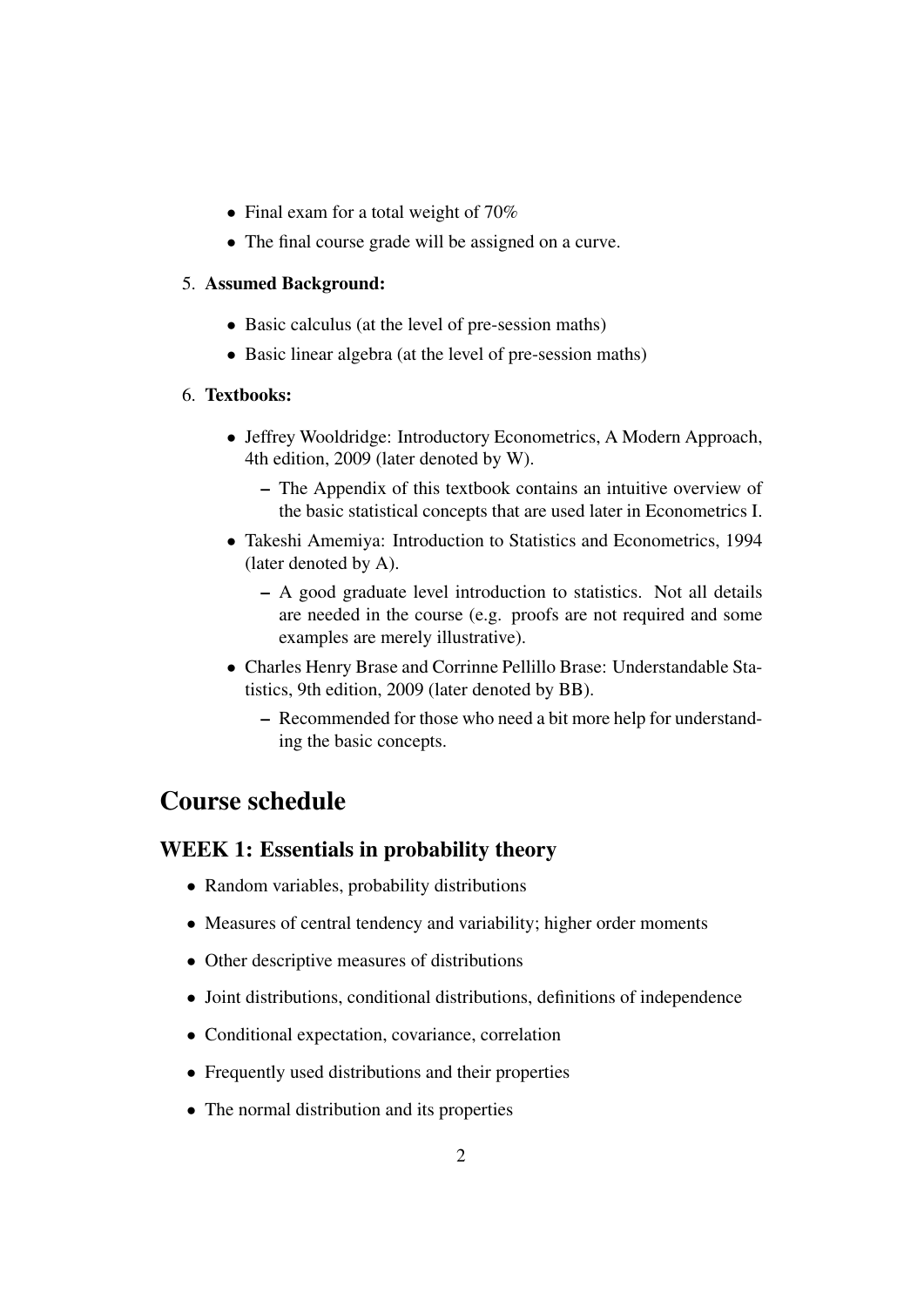- Chi-squared, t- and F-distributions and their properties
- Material:
	- W Appendix B
	- A 1-5 (except for the proofs, the material around Theorem 3.6.3, section 3.7, definition 5.3.1, section 5.4)

### WEEK 2: Samples, estimators and their finite sample properties

- Populations and samples
- Different types of samples
- Sample statistics and sampling distributions
- Properties of sample means and variances
- Sampling from the normal distribution
- Parameters and estimators
- Unbiasedness
- Efficiency
- Comparison of estimators: Mean Squared Error (MSE)
- Best unbiased estimators
- Best linear unbiased estimators (BLUE)
- Examples
- Material:
	- W Appendix C.1-C.2
	- A 1, 7.1-7.2 (except for sections 7.1.3, 7.2.2, 7.2.4, 7.2.6)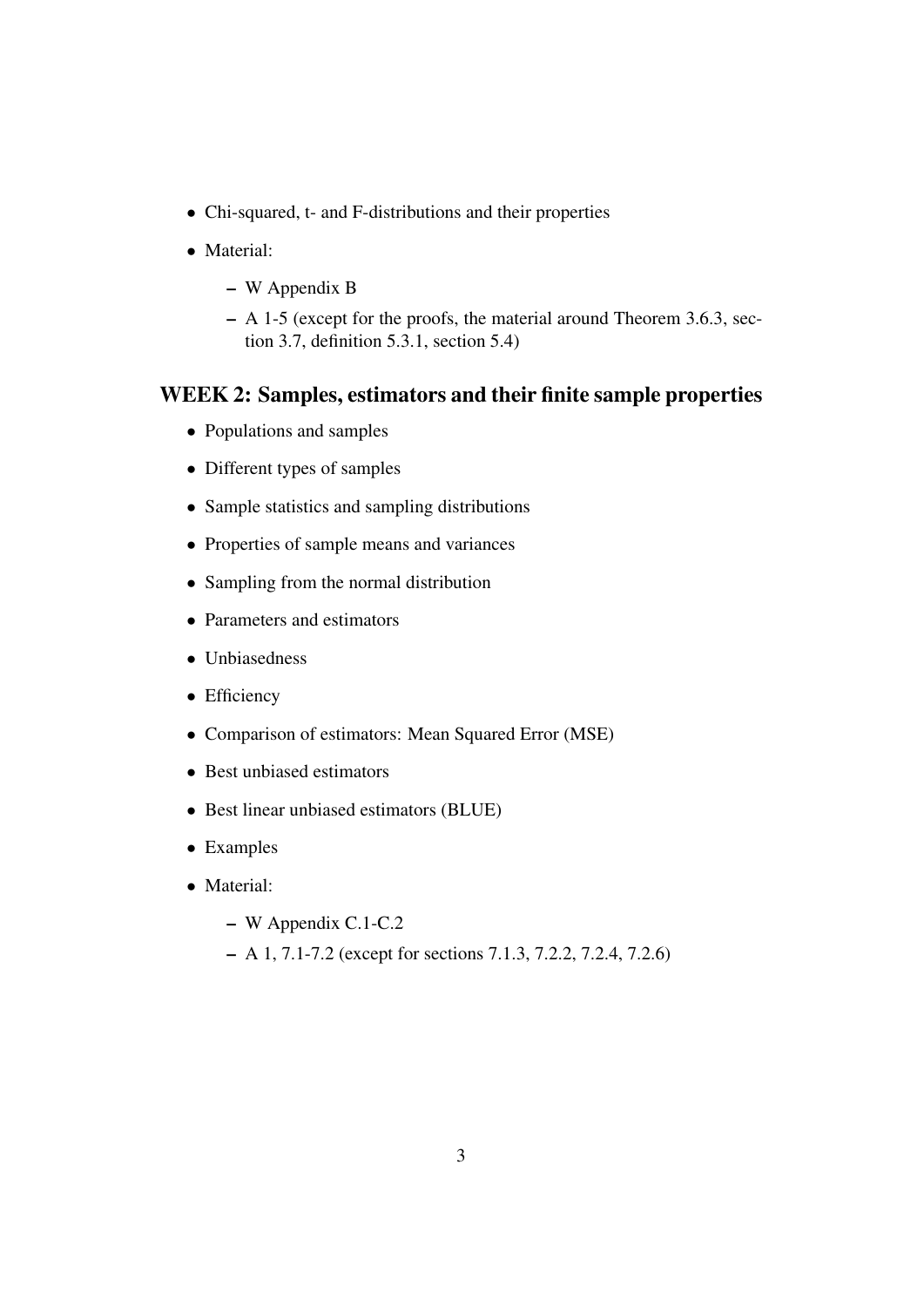### WEEK 3: Asymptotic Properties of Estimators

- Asymptotic unbiasedness of an estimator
- Probability limit (convergence in probability) and its properties
- Continuous mapping theorem
- Weak law of large numbers
- Consistency of an estimator
- Convergence in distribution and its properties
- Central limit theorem
- Asymptotic normality of an estimator
- Asymptotic variance and asymptotic efficiency of an estimator
- Examples
- Material:
	- W Appendix C.3
	- A 6 (except for definition 6.1.3, Theorem 6.1.1, Theorem 6.2.3, Example 6.4.2) and section 7.2.6

### WEEK 4: General Approaches to Parameter Estimation

- Method of moments (MM-) estimators
- Maximum likelihood (ML-) estimators and its properties
- Least squares (LS-) estimators
- Different estimators of the parameters of frequently used distributions
- Examples
- Material:
	- W Appendix C.4
	- A 7.1.1, 7.3, 7.4.4 (and the remaining parts of 7.4 for the supplementary material)